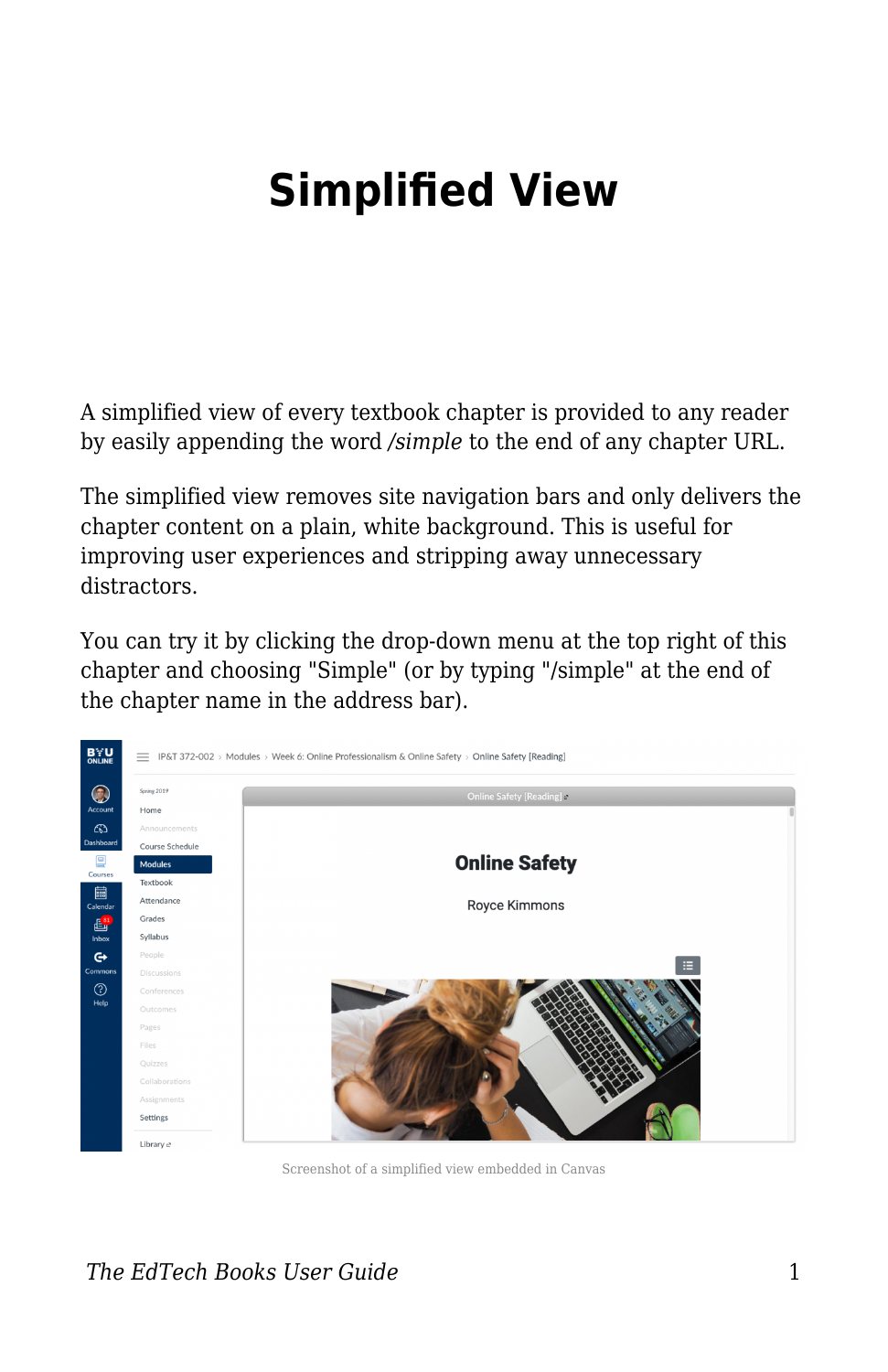This feature is especially useful if you are embedding chapters into an iframe and do not want readers clicking on navigation items in the book.

For instance, if you are creating a series of course modules in Canvas and want to embed a chapter into Canvas without allowing students to click on other chapters in the textbook or to be confused by the EdTech Books logo, you could simply provide a link to the simplified view of the chapter as an External URL (in this case https://edtechbooks.org/k12handbook/online\_safety/simple).



Kimmons, R. (2019). *The EdTech Books User Guide*. EdTech Books. Retrieved from https://edtechbooks.org/userguide